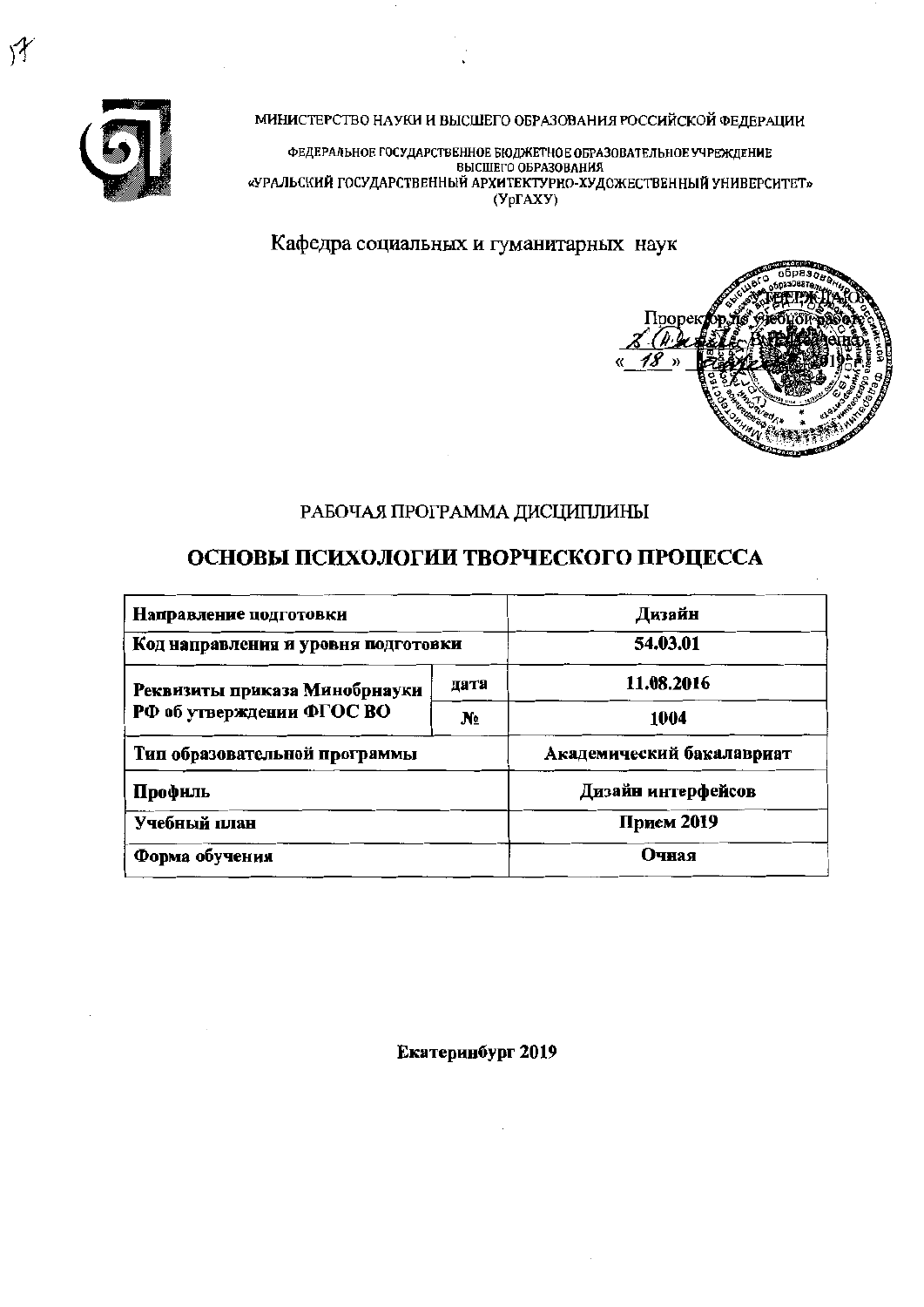#### 1. ОБЩАЯ ХАРАКТЕРИСТИКА ДИСЦИПЛИНЫ

# ОСНОВЫ ПСИХОЛОГИИ ТВОРЧЕСКОГО ПРОЦЕССА

#### 1.1. Место дисциплины в структуре образовательной программы, связи с другими лиспиплинами:

Дисциплина ОСНОВЫ ПСИХОЛОГИИ ТВОРЧЕСКОГО ПРОЦЕССА входит в базовую часть образовательной программы. Дисциплина базируется на знаниях и умениях, полученных при изучении предшествующих дисциплин образовательной программы: «История», «История изобразительных искусств». Дисциплина ОСНОВЫ ПСИХОЛОГИИ ТВОРЧЕСКОГО ПРОЦЕССА предшествует изучению дисциплины «Философия» и «Профессиональиая педагогика». Результаты изучения дисциплины будут использованы при осуществлении профессиональной и педагогической деятельпости.

#### 1.2. Аннотация содержания дисциплины:

Предмет, задачи, основные проблемы и концепции психологии творческого процесса. Творческая деятельность и ее строение. Методологнческая основа творческого развития личности. Модели творческого Я-личности. Творческая одаренность и потенциал личности. Попятие о креативности. Креативность как свойство мышления и как свойство личности. Методы диагностики и развития творчества. Психологические основы восприятия творческого процесса. Специфика художественно-познавательных процессов. Психология в системе комплекспых исследований художественного творчества.

#### 1.3. Краткий план построения процесса изучения дисциплины:

Процесс изучения дисциплины включает лекции, практические (семинарские) занятия, самостоятельную работу. Основные формы интерактивного обучения - кейс-метод. В ходе изучення дисциплины студенты выполняют реферат, составляют сравнительную таблицу и вынолняют кейсы (case-study).

Форма заключительного контроля при промежуточной аттестации - экзамен. Для проведения промежуточной аттестации по дисциплине создан фонд оценочных средств.

Оценка по дисциплине носит интегрированный характер, учитывающий результаты оценнвания участия студентов в аудиторпых занятиях, качество и своевременность выполнения реферата, сдачи экзамена.

#### 1.4. Планируемые результаты обучения по дисциплине

Изучение дисциплины является этапом формирования у студента следующих компетенций:

ОК-6: способностью работать в команде, толерантно воспринимая социальные, этнические, конфессиональные и культурные различия

ОК-7: способностью к самоорганизации и самообразованию

ОК-10: способностью к абстрактному мышлепию, анализу, сиитезу

Планируемый результат изучения дисциплины в составе названных компетенций:

Снособность к абстрактному мышлению, апализу, синтезу на основе знаний психологических особенностей творческого процесса для личностного и нрофессионального развития способность применять полученные знання в области искусства и днзайна, специалиста; толерантно воспринимая соцнальные, этнические, копфесснональные и культурные различия для психологического воздействия на личность н общество, способность к самоорганизации и самообразованию, снособность работать в команде для раскрытия творческого нотенциала личности.

В результате нзучения дисцинлины обучающийся должеи:

Знать и понимать: психологические особенности творческого нроцесса;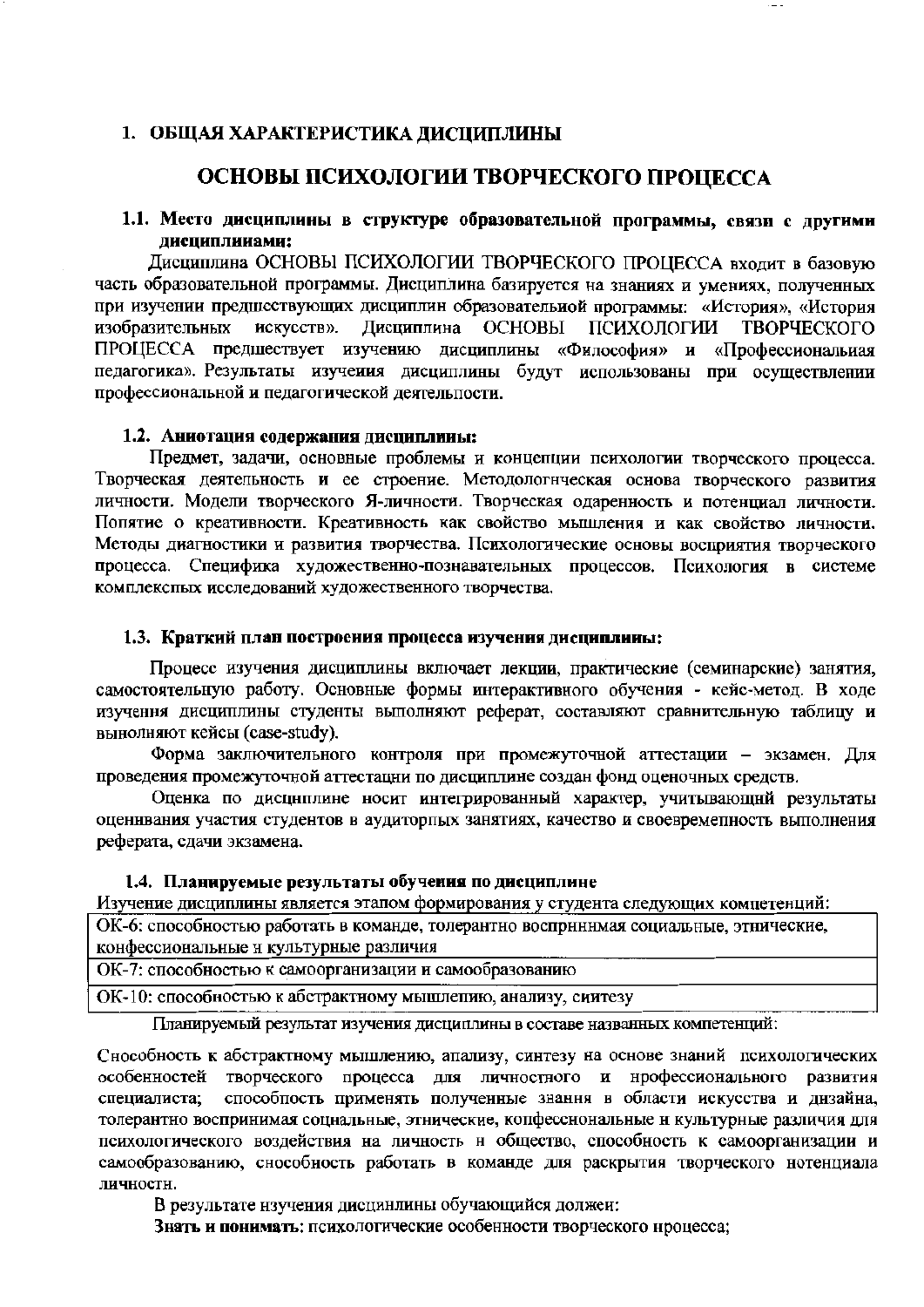Уметь:

- а) применять знание и понимание психологических особенностей творческой личности в процессе профессиональной деятельности, толерантно воспринимая социальные, этиические, конфессиоиальные и культурные различия; уметь определять проявления творчества в деятельности личности:
- б) выносить суждения и апализировать творческий уровепь психических явлений; быть снособным к самоорганизации и самообразованию для оптимизации собственной творческой деятельности и психического состояпия:
- в) комментировать данные и результаты, связанные с областью изучения коллегам и преподавателю.

Демонстрировать навыки и опыт деятельности с использованием нолученных знаний и умений при осуществлении творческой деятельности.

|                         |                              |                |                             | занятия     | Аудиторные                                 |                             | Самостоятельная работа                 |                             |                            |                                   |                        |                                  |                          |                                         |                                               |                                    |                                     |                                           |                                                     |
|-------------------------|------------------------------|----------------|-----------------------------|-------------|--------------------------------------------|-----------------------------|----------------------------------------|-----------------------------|----------------------------|-----------------------------------|------------------------|----------------------------------|--------------------------|-----------------------------------------|-----------------------------------------------|------------------------------------|-------------------------------------|-------------------------------------------|-----------------------------------------------------|
| ă<br>÷,<br>По Семестрам | (3.e.)<br>единиц<br>Зачетных | (4ac)<br>Часов | acezo<br>Аудиторные занятия | €<br>Лекции | Семинары (C)<br>Практические занятия (ПЗ), | виды занятий (Др)<br>Другие | <b>8CC20</b><br>Самостоятельная работа | (KII)<br>проект<br>Курсовой | (KP)<br>работа<br>Курсовая | Расчетно-графическая работа (PГР) | рафическая работа (ГР) | $\mathbf{f}$<br>Расчетная работа | $\widehat{e}$<br>Реферат | $(\overline{AB})$<br>работа<br>Домашняя | <b>EdAcAem</b><br>работа (эссе,<br>Гворческая | работе<br>Подготовка к контрольной | зачету<br>экзамену,<br>Подготовка к | занятий<br>виды самостоятельных<br>Другие | аттестации по<br>Форма промежуточной<br>дисциплине* |
| 6                       | 3                            | 108            | 36                          | 18          | 18                                         |                             | 72                                     |                             |                            |                                   |                        |                                  | 10                       |                                         |                                               |                                    | 36                                  | 26                                        | Экз                                                 |
| Ит<br>ОГО               | 3                            | 108            | 36                          | 18          | 18                                         | $\overline{ }$              | 72<br>т.                               |                             |                            | $2.0 + 1.0$                       |                        |                                  | 10<br>T/T                |                                         |                                               |                                    | 36                                  | 26                                        |                                                     |

#### 1.5. Объем дисциплины

\*Зачет с оценкой - ЗО, Зачет-Зач, Экзамен-Экз, Курсовые проекты - КП, Курсовые работы - КР

### 2. СОДЕРЖАНИЕ ДИСЦИПЛИНЫ

| Код<br>раздела,<br>темы | Раздел, тема, содержание дисциплины*                                                                                                                                                                                                                                                                                                                                                                                                                                                                                                                                                                                                       |
|-------------------------|--------------------------------------------------------------------------------------------------------------------------------------------------------------------------------------------------------------------------------------------------------------------------------------------------------------------------------------------------------------------------------------------------------------------------------------------------------------------------------------------------------------------------------------------------------------------------------------------------------------------------------------------|
| T <sub>.1</sub>         | Предмет, задачи, основиые проблемы и концепции психологии творческого<br>процесса. Предмет, задачи и основные направления творческого процесса. Свойства<br>и состояния личности, обусловливающие создание и восприятие художественных<br>цениостей, и влияние этих ценностей на ее жизиедеятельность. Исследование<br>творческого процесса и личности художника; восприятие художественных<br>произведений. Осповные проблемы и концепции психологии творческого процесса.<br>Изучение специфических характеристик образно-эмоционального строя личности,<br>создаваемых ее включенностью в процессы порождения и восприятия эстетических |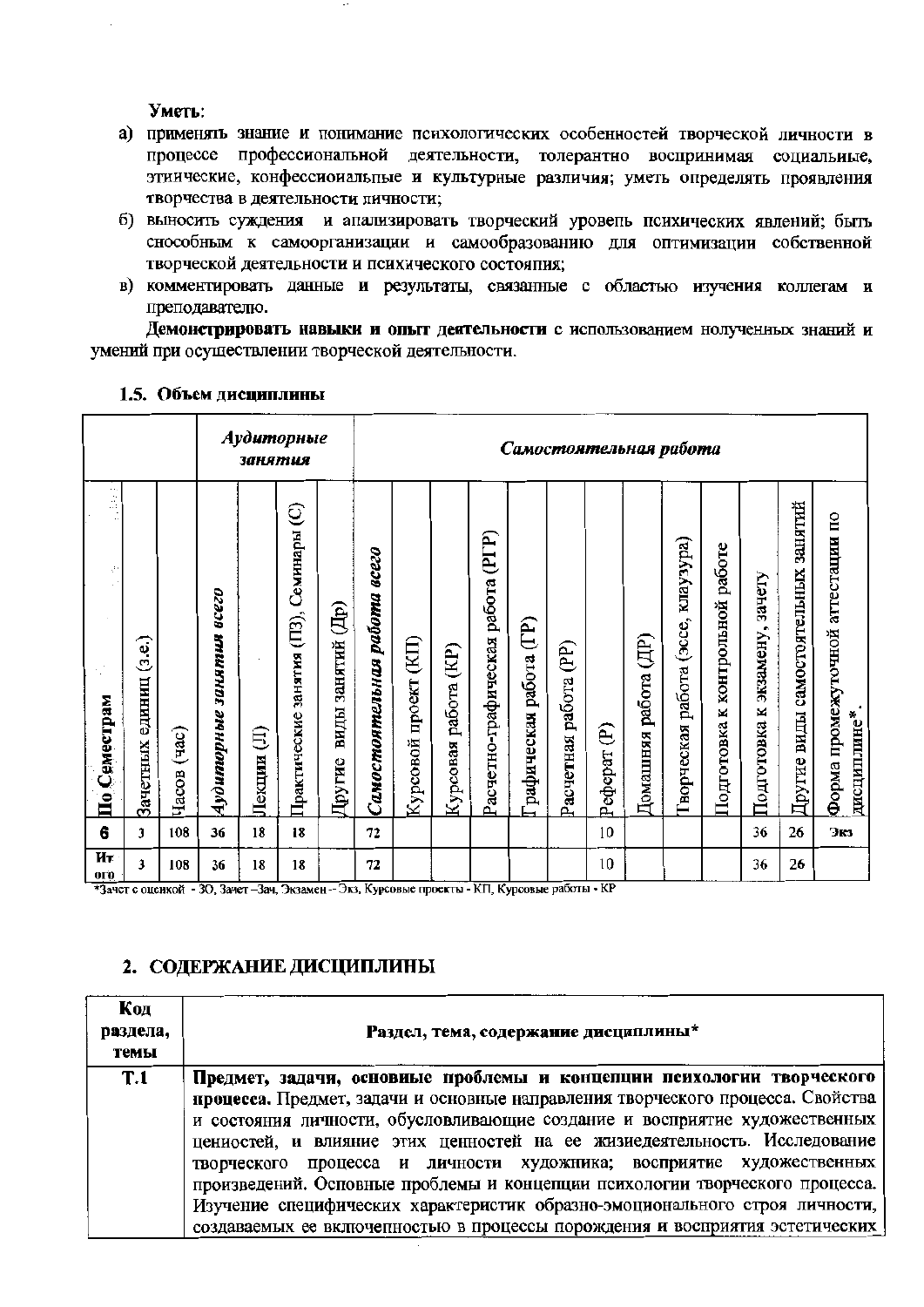|            | ценностей. Анализ художественного восприятия как формы сотворчества в разные      |
|------------|-----------------------------------------------------------------------------------|
|            | нериоды развития индивида и у разных коитиигентов реципиентов (зрителей,          |
|            | читателей, слушателей). Воздействие искусства на ценностные ориентации и          |
|            | мотивацию новедения субъекта и его мировоззрения. Воздействие искусства на        |
|            | цениостные ориентации и мотивацию поведеиия субъекта и его мировоззреиия.         |
| T.2        | Творческая деятельность и ее строение. Творчество как элемент человеческой        |
|            | деятельности. Творчество как создание вещей, изображений, текстов, техиологий.    |
|            | творческой деятельности. «Орудия» в творческой деятельности.<br>Понятие           |
|            |                                                                                   |
|            | Ориентировочиая часть творческой деятельности. Динамика творческой активности     |
|            | в процессах внутренней деятельности. Онерации и продукты образотворчества.        |
|            | Психологическое стимулирование создания творческих образов. Этические критерии    |
|            | творческой деятельности. Социокультурная динамика ведущих сфер творческой         |
|            | деятельности. Творческая самодеятельность. Тинология деятельности и место         |
|            | творчества в ее различных видах. Психологическое моделирование совместного        |
|            | творчества. Коллективное и индивидуальное в творческой деятельности.              |
| <b>T.3</b> | Методологическая основа творческого развития личности. Методологическая           |
|            | основа и научные нринципы построения содержания творческого развития личности.    |
|            | Метапринципы творческого развития: аксиологический (В.П. Зинченко, В.А.           |
|            | Малахов, К.К. Платонов, В.В. Франкл, и др.); антропологический П.П. Блонский,     |
|            | Л.С. Выготский, П.Ф. Каптерев, А.Ф.Лазурский, К.Д.Ушинский); синергетический      |
|            | (П.К. Анохин, Б. Ительсон, Н.Н. Моисеев, И.Р. Пригожин, Б.П. Юсов и др.).         |
|            | Духовность как аксиологический метапринцип. Путь духовного освоеиия как           |
|            | «восхождение» личности но пути обретения «истииы, добра и красоты», а также       |
|            | других высших ценностей. Антронологический метапринцип как философско-            |
|            | художественно-творческого<br>стратегия<br>развития<br>личности.<br>недагогическая |
|            | Синергетический метапринцип как основа восстановления целостности личности,       |
|            | сочетающей целостное мышление и целостиое знание о мире с целостиой душой.        |
|            | Развитие личиости в системе целостного мировоззрения. Конкретио-научные методы    |
|            | психологии творческого процесса: наблюдение, экснеримент, анализ нродуктов        |
|            | интервьюирование, биографический метод и нр. Исследования<br>деятельности,        |
|            | нсихологией процессов художествениого творчества и реализации в них:              |
|            | снособностей и характера личности; ее интеллекта и эмоций; мотивационных          |
|            | факторов; межличностных отношений.                                                |
| T.4        | Генезис<br>Я-личности.<br>проблемы<br>исследования<br>Модели<br>творческого<br>и  |
|            | содержательная характеристика творческого «Я» личности. Многозначность нонятия    |
|            | «Я». Структурная и нроцессуальная связь «Я» с самосознанием и личностью.          |
|            | Модальность «Я»: высшее «Я», творческое «Я», уникальное «Я», глубинное «Я»,       |
|            | духовиое Я. Мыслящее «Я» и бытийное «Я» в художественном творчестве.              |
|            | Раздвоение «Я» в творчестве (Н. Н. Николаеико). Изучение феномена творческого     |
|            | «Я» в различных психологических нанравлениях и школах. Творческое «Я» как         |
|            | многоуровиевое личиостиое образование. Структурно-тинологическое изучение н       |
|            | моделирование творческого «Я» личности. (Метод тниизации и моделирования в        |
|            | нсихологии творческой личности. Модель «Я» творцов культуры). Структурная         |
|            | организация творческого «Я», сбалансированная нсихологическая структура           |
|            | творческого «Я», несбалансированная структура творческого «Я». Гендерные и        |
|            | творческого «Я»<br>Этаны и<br>в развитии<br>личности.<br>возрастные<br>различия   |
|            | психологические механизмы развития творческого «Я» личности. Феноменология        |
|            | различных тинов структурной организацин творческого «Я-личности». Соотношение     |
|            | творческой активности и творческого потенциала личностей с различным типом        |
|            | структурной организации творческого «Я»                                           |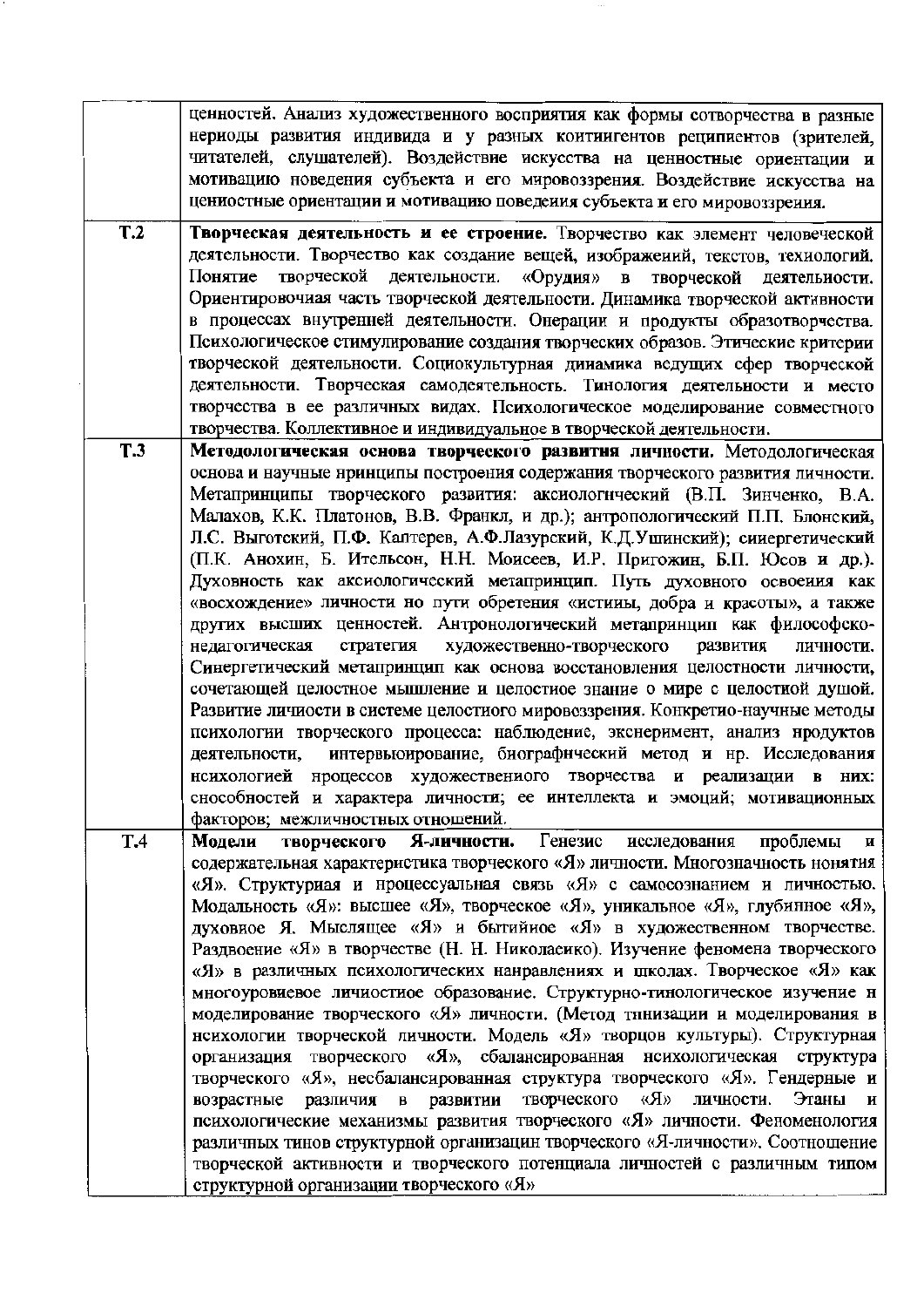| <b>T.5</b>     | Творческая одаренность и потенциал личностн. О содержании понятий                 |
|----------------|-----------------------------------------------------------------------------------|
|                | «одаренность» и «творческий нотенциал». Источники знаний об одаренности           |
|                | личности. Гений и гениальность в трудах ученых. Проблема художественного          |
|                | Первые экспериментальные исследования одаренности. Изучение<br>таланта.           |
|                | интеллектуальной одаренности. Современные<br>конценции<br>одаренности<br>и        |
|                | классифнкация человеческих дарований. Однофакторные и многофакторные модели       |
|                | Одаренность<br>динамическая<br>одаренности.<br>как<br>характеристика<br>лнчности. |
|                | Динамическая концепция одаренности. Одареиность как проявление своеобразия        |
|                | индивидуального ментального оныта. Мюнхенская модель одарениости конценции        |
|                | творческой одаренности. Развитие идей потенциала. Модель человеческого            |
|                | Рабочая<br>концепция одареиности. Интегративная<br>потенциала.<br>концепция       |
|                | Диагностика<br>творческой<br>одаренности<br>личности.<br>Принципы<br>одаренности. |
|                | личности. Диагностика<br>художественной<br>одаренности<br>диагностики<br>и        |
|                | интеллектуальной одаренности. Структура и нсиходиагиостика творческого            |
|                | нотенциала личности. Условия раскрытия творческого нотенциала личности.           |
| T.6            | Понятие о креативности. Креатнвность как свойство мышления и как свойство         |
|                | личности. Онределение креативности. Природа креативности. Креативность как        |
|                | свойство мышлення и как свойство личности. Креативиость и ннтеллект. Коиценции    |
|                | П. Торренса, Дж. Гилфорда, Я.А. Пономарева. Понятие о социальном интеллекте и     |
|                | его диагностика. Тесты снособиостей. Тесты иителлекта. Диагностика креативности.  |
|                | Социально-психологические условия развития креативности.                          |
| T <sub>1</sub> | Методы диагностики и развития творчества. Формы психологической работы с          |
|                | психодиагностика,<br>нснхотерания,<br>творческой<br>личностью:<br>нсихологическая |
|                | коррекция, консультирование, развивающая практика. Личностные особенности и       |
|                | индивидуальное своеобразие творческих людей. Программы нсихологической            |
|                | ноддержки и развития креативных людей. Методики выявления творческого             |
|                | нотенциала. Методики днагностики и развития интеллектуального, художественного    |
|                | и коммуникативного творчества. Методики развития проблемных отношений             |
|                | личности. Методики диагностнки творческой одаренности. Методы развития            |
|                | творчества. Развивающие и коррекционные методы. Психотерапия и иитервенция.       |
|                | Техники поддержки личностного роста творца. Методы активизации рефлексии.         |
|                | Методические модели развития творческого отношення к себе. Арт-методы как         |
|                | инструментарий психолога. Классификация арт-методов, их предназиачение и          |
|                | снецифика. Логнка проведения нсихологических исследований с помощью арт-          |
|                | методов. Понятие об арт-психологии, арт-терапии и теории креативного воздействия  |
| <b>T.8</b>     | Психологические основы восприятия творческого процесса. Специфика                 |
|                | художественно-познавательных процессов. Механизмы апнерцепции и проблема          |
|                | адекватного постижения нроизведения искусства. Закоиомериости дифференциации      |
|                | элементов формы в визуальном восприятии. «Психология созидающего глаза»           |
|                | формы,<br>«схватывание» центральных<br>момеитально<br>Арихейма -<br>элементов     |
|                | диффереицирует их от частных в любом изображении. Вельфлин<br>о картине           |
|                | отраженной в зеркале и нолной трансформируется ее смысла, вследствие обычной      |
|                | нривычки чтения картины слева нанраво. Влияние на оценку диагонали, идущей от     |
|                | левого нижнего угла в правый, как восходящей, а диагонали, идущей от левого       |
|                | верхиего угла вниз, как нисходящей. Типология массового художественного           |
|                | воснриятия. Мотивы нриобщения к искусству. Типология публнки: проблемно           |
|                | ориентировапный зритель; нравственно ориентированный зритель; гедонистически      |
|                | ориентированный зритель; эстетически ориентированный зритель. Искусство как       |
|                | катарсис (катарсическая теория искусства). Храмовое действо как синтез искусств   |
|                | (П.А. Флоренский). Р. Арихейм об искусстве как терапии. Катарсис как              |
|                | нсихологический феномен. Изучение переживаний, сопряженных с созданием и          |
|                | восприятием искусства. Художественно-творческое<br>Взаимосвязь<br>мышление.       |

 $\sim$ 

 $\hat{\mathcal{A}}$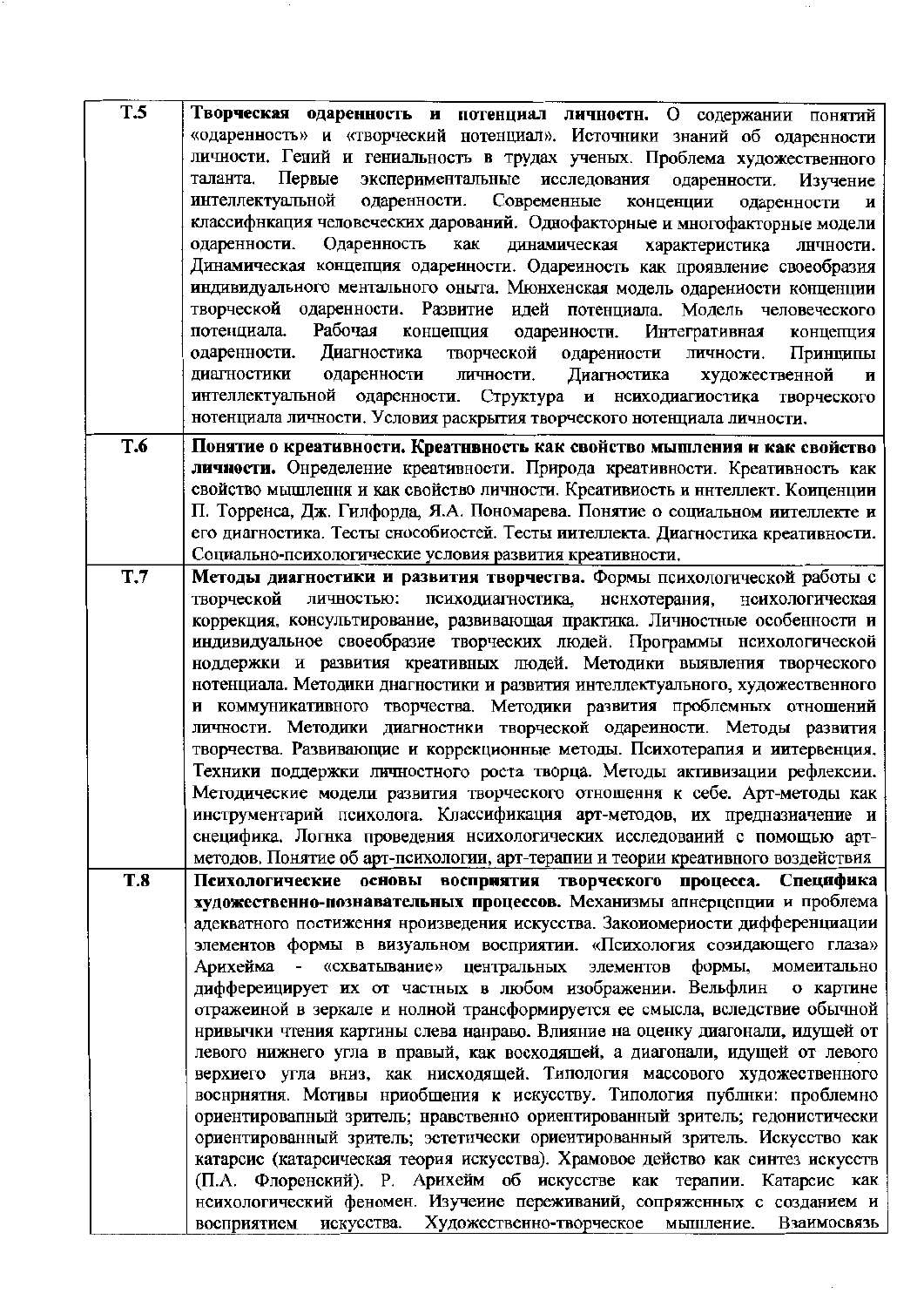|            | восприятия и художественного мышления. Особенности зрительной памяти и                     |
|------------|--------------------------------------------------------------------------------------------|
|            | представлений<br>Художественно-творческие<br>художника.<br>$\mathbf{v}$<br>способности.    |
|            | Психологические особенности изобразительного языка художника.                              |
| <b>T.9</b> | Психология в системе комплексных исследований художественного творчества.                  |
|            | Психологический аспект литературного творчества. Психологическая проблема                  |
|            | литературного творчества. Спорность предположения<br>исследования<br>$\Omega$              |
|            | воздействии художественного текста. Художественные<br>непосредственном                     |
|            | произведения с психологической основой без выделения индивидуальности                      |
|            | личности. Индивидуальность в художествениой литературе. Психология                         |
|            | театрального творчества и сценической деятельности - область психологии,                   |
|            | нсследующая творческую деятельность художников сцены - актера, режнссера - и               |
|            | нроцесс восприятия сценических произведений зрителем. Снецифика нредмета                   |
|            | психологии сценического искусства: как одного из способов нозиания человека.               |
|            | Психологические аспекты музыкального творчества. Основные направления                      |
|            | музыкальной психологии (Б.М. Теплов, Г.М. Коган, В.В. Медушевский, Е.В.                    |
|            | Назайкинский, Г.М. Цыпнн и др.): проблемы психологических механизмов                       |
|            | сочинения, исполнения, восприятия и обучения музыке; нроблемы применения                   |
|            | музыки как массового средства коммуникации; проблемы влияния функциональной                |
|            | музыки на производительность труда; проблемы лечебиого воздействия музыки на               |
|            | Психологня<br>изобразительного<br>(музыкотерання).<br>человека<br>искусства.               |
|            | Изобразительиое творчество. Эстетика и нсихология изобразительного творчества.             |
|            | природе художественного творчества. Проблема акмеологии в<br>$\Phi$ pe $\check{H}$ $\Pi$ 0 |
|            | художественном творчестве (А.А. Мелик-Пашаев). Познание искусством (Б.М.                   |
|            | Неменский). Проблемы и поиски в изучении художественного творчества (Н.В.                  |
|            | Рождественская). Проблема творческого «Я». Взанмосвязь<br>восприятия и                     |
|            | художественного мышления. Практический подход к гениальности. Особенности                  |
|            | зрительной намяти н нредставлений у художника (И.П. Павлов, И.М. Сеченов).                 |
|            | Процесс изобразительного творчества и проблема «обратных связей».                          |

 $\sim$ 

. --

# 3. РАСПРЕДЕЛЕНИЕ УЧЕБНОГО ВРЕМЕНИ

 $\bar{z}$ 

# 3.1 Распределение аудиторных занятий и самостоятельной работы по разделам дисциплины

|         |                    |                                                                                                            |       |                | Аудиторные занятия<br>(час.)   | Самост.          | Оценочные<br>средства |
|---------|--------------------|------------------------------------------------------------------------------------------------------------|-------|----------------|--------------------------------|------------------|-----------------------|
| Семестр | земестра<br>Неделя | Раздел дисциплины,<br>тема                                                                                 | ВСЕГО | Лекции         | Практ.<br>занятия,<br>семинары | работа<br>(час.) |                       |
| 6       | $1-2$              | Тема 1. Предмет,<br>задачи, основные<br>проблемы и конценции<br><b>НСИХОЛОГИИ</b><br>творческого процесса. | 8     | 4              |                                | 4                |                       |
| 6       | $3 - 4$            | Тема 2. Творческая<br>деятельность и ее<br>строение.                                                       | 8     | 4              |                                | 4                |                       |
| 6       | 5-6                | Тема 3.<br>Методологическая<br>основа творческого<br>развития личности.                                    | 8     | $\overline{4}$ |                                | 4                |                       |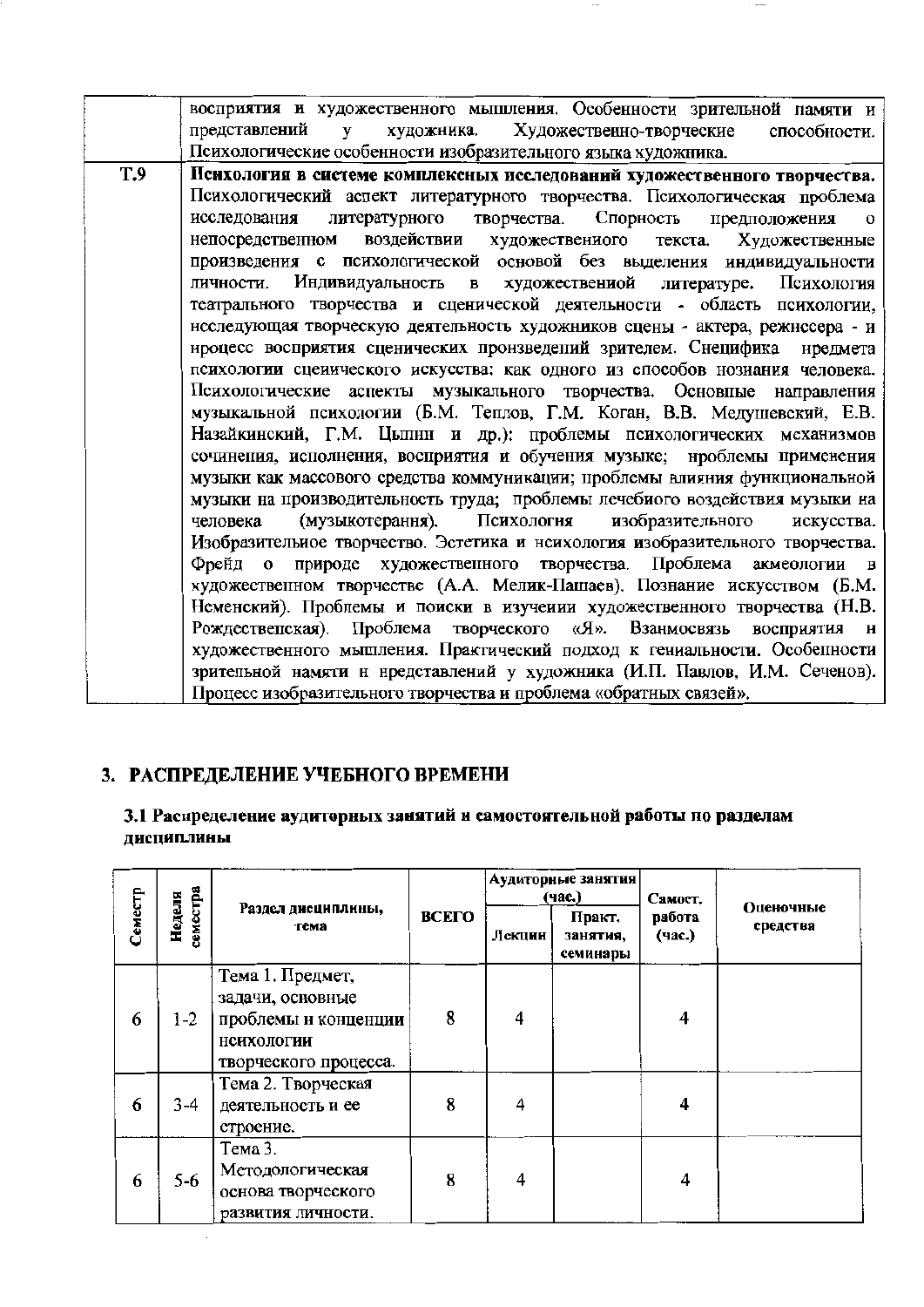|         |                    |                                                                                                                                           |                         |                | Аудиторные занятия<br>(час.)   | Самост.                 |                                                               |  |
|---------|--------------------|-------------------------------------------------------------------------------------------------------------------------------------------|-------------------------|----------------|--------------------------------|-------------------------|---------------------------------------------------------------|--|
| Семестр | земестра<br>Неделя | Раздел дисциплины,<br>тема                                                                                                                | ВСЕГО                   | Лекцин         | Практ.<br>занятия,<br>семинары | работа<br>(час.)        | Оценочные<br>средства                                         |  |
| 6       | $7 - 8$            | Тема 4. Модели<br>творческого «Я» -<br>личности.                                                                                          | $\overline{\mathbf{8}}$ | $\overline{c}$ | $\overline{2}$                 | 4                       | задание к лекции<br>- составление<br>сравнительной<br>таблицы |  |
| 6       | $9-10$             | Тема № 5. Творческая<br>одаренность и<br>потенциал личности.                                                                              | 8                       | $\mathbf{2}$   | 2                              | $\overline{\mathbf{4}}$ |                                                               |  |
| 6       | $11 - 12$          | Тема № 6. Понятие о<br>креативности.<br>Креативность как<br>свойство мышления и<br>как свойство личности.                                 | 8                       | $\overline{2}$ | $\overline{2}$                 | $\overline{\mathbf{4}}$ |                                                               |  |
| 6       | $13 - 14$          | Тема № 7. Методы<br>диагностики и<br>развития творчества.                                                                                 | 8                       |                | 4                              | $\overline{\mathbf{4}}$ | кейс-задание к<br>семинару № 1,2                              |  |
| 6       | $15-16$            | Тема № 8.<br>Психологические<br>основы восприятия<br>творческого процесса.<br>Специфика<br>художественно-<br>познавательных<br>процессов. | 8                       |                | 4                              | $\overline{\mathbf{4}}$ | кейс-задание к<br>семинару № 3,4,5                            |  |
| 6       | $17 - 18$          | Тема 9. Психология в<br>системе комплексных<br>исследований<br>творческого процесса.                                                      | 8                       |                | 4                              | $\overline{\mathbf{4}}$ | задание к<br>семинару №<br>6,7,8,9<br>защита<br>рефератов     |  |
|         |                    | Подготовка к экзамену                                                                                                                     | 36                      |                |                                | 36                      |                                                               |  |
|         |                    | Итого:                                                                                                                                    | 108                     | 18             | 18                             | 72                      | экзамен                                                       |  |

#### $3.2$ Другие виды занятий

Не предусмотрено

#### $3.3$ Мероприятия самостоятельиой работы и текущего контроля

3.3.1 Примерный перечень тем курсовых проектов (курсовых работ) Не предусмотрено

#### 3.3.2 Примерный перечень тем расчетно-графических работ

Не предусмотрено

# 3.3.3 Примериый перечень тем графических работ

Не предусмотрено

3.3.4 Примерный перечень тем расчетных работ (программных продуктов) Не предусмотрено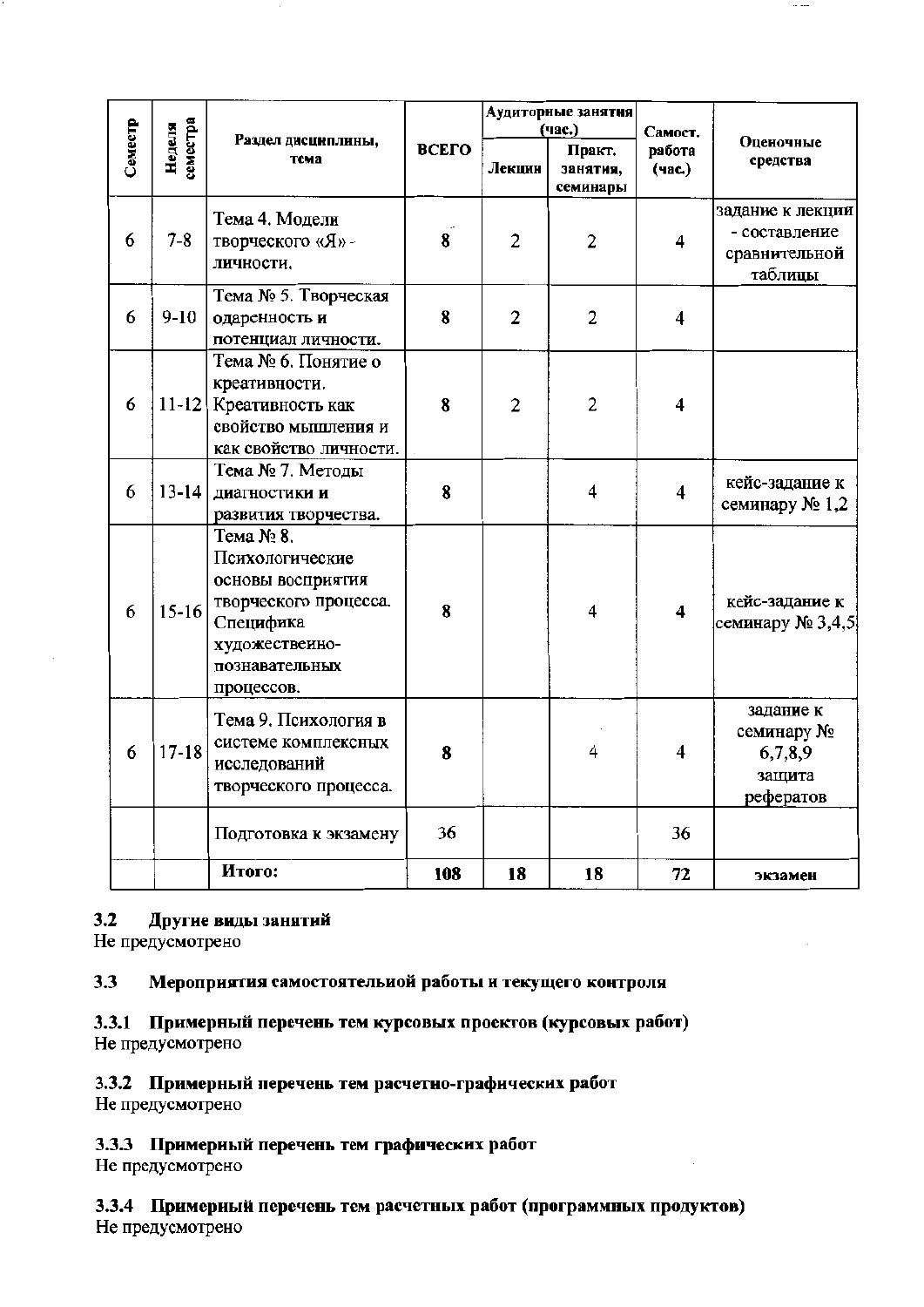# 3.3.5 Примерный перечень тем рефератов (эссе, творческих работ)

# Темы рефератов:

- 1) Творческий метод в дизайне, его психологическое содержание.
- 2) «Муки творчества» и «трагедия творчества» с точки зрения психологии.
- 3) Психологические особенности создания произведений искусства и дизайна определенных видов и жанров.
- 4) Особенности восприятия различных видов и жанров искусства и дизайна с точки зрения психологии.
- 5) Проблема ценности произведения искусства и дизайна с точки зрения психологии.
- 6) Психологические особенности воздействия искусства в культовой практике православня (в сравнении с другими культовыми практиками).
- 7) Искусство и дизайн в интернете. Психологические особенности самоутверждения в электронном искусстве.

#### 3.3.6 Примерный перечень тем практических внеаудиторных (домашних) работ Не предусмотрено

#### 3.3.7 Примерная тематика контрольных работ

Не нредусмотрено

#### 3.3.8 Примерная тематика клаузур

Не предусмотрено.

|                                    | Активные методы обучения     |            |                                  |           |                        |                                    | Дистанционные технологии и<br>электронное обучение |                             |                             |                             |                                          |                                   |                                                  |                                                     |                            |
|------------------------------------|------------------------------|------------|----------------------------------|-----------|------------------------|------------------------------------|----------------------------------------------------|-----------------------------|-----------------------------|-----------------------------|------------------------------------------|-----------------------------------|--------------------------------------------------|-----------------------------------------------------|----------------------------|
| Код раздела,<br>темы<br>ДИСЦНПЛИНЫ | гестирование<br>Компьютерное | Кейс-метод | йди<br>ролевая<br>КЦИ<br>Деловая | Портфолно | команде<br>m<br>Работа | кооперации<br>развивающей<br>Метод | система<br>рейтинговая<br>Балльно-                 | (какне)<br>методы<br>Другие | (какие)<br>методы<br>Другие | курсы<br>учебные<br>Сетевые | ×<br>Внртуальные практикумы<br>гренажеры | видеоконференции<br>×<br>Вебинары | z<br>web-конференции<br>семиндеры<br>Асинхронные | разработка<br>Ħ<br>контента<br>работа<br>Совместная | какне)<br>Другне (указать, |
| T 7,8,9                            |                              | 73         |                                  |           |                        |                                    |                                                    |                             |                             |                             |                                          |                                   |                                                  |                                                     |                            |

#### 4. ПРИМЕНЯЕМЫЕ ТЕХНОЛОГИИ ОБУЧЕНИЯ

# 5. УЧЕБНО-МЕТОДИЧЕСКОЕ И ИНФОРМАЦИОННОЕ ОБЕСПЕЧЕНИЕ ДИСЦИПЛИНЫ

#### 5.1. Рекомендуемая литература

#### 5.1.1. Основная литература

- 1) Калошина, И.П. Психология творческой деятельности : учебное пособие / И.П. Калошина. -M.  $\mathcal{L}^{\pm}$ Юнити-Дана, 2015.  $3-e$ изд., лоп.  $\mathcal{L}^{\pm}$ 671  $\mathbf{c}$ . URL:  $\overline{a}$ http://biblioclub.ru/index.php?page=book&id=118131
- 2) Психология и педагогика: учеб. пособие / под ред. Э. В. Островского. М.: Вузовский учебник: ИНФРА-М, 2017. - 381 с. URL: http://znanium.com/catalog.php?bookinfo=773390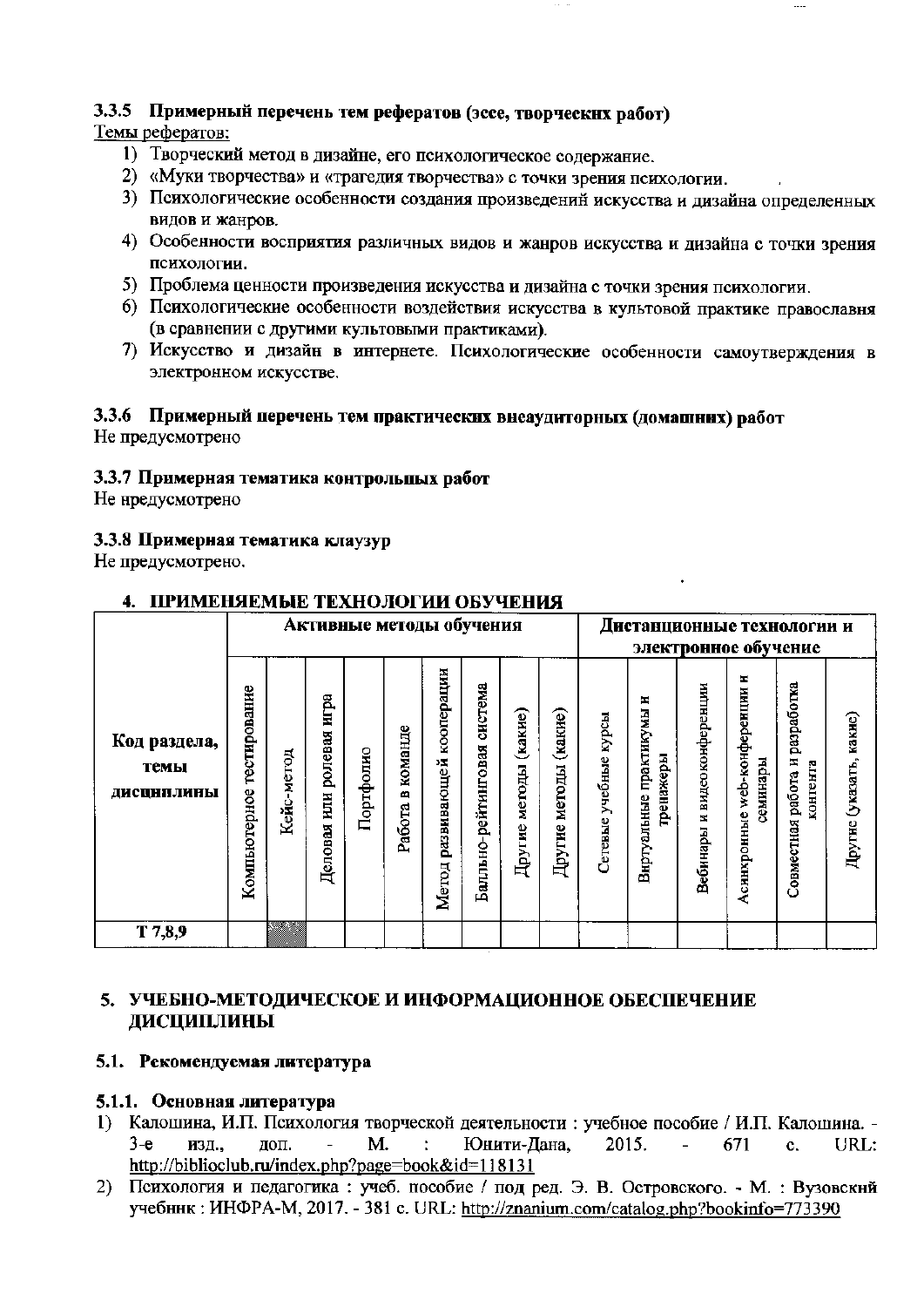## 5.1.2. Дополнительная литература

- 1) Даглдиян, К.Т. Абстрактная композиция: основы теории и практические методы творчества в абстрактной живописи и скульптуре: учебное пособие для вузов / К.Т. Дагллиян, Б.А. Поливода.  $M$ .: Владос. 2018. 225 c. URL: http:  $^{\prime\prime}$  $B.B.$ biblioclub.ru/index.php?page=book&id=486086Утемов. Педагогика креативности: прикладной курс научного творчества: учебное пособие / В.В. Утемов, М.М. Зиновкина,  $\Pi.M.$  Горев. - Киров. - 2013. - 212 с. URL: http://biblioclub.ru/index.php?page=book&id=277320
- 2) Солонова, Н.С. Самостоятельная работа студентов в современном вузе: теория, проблемы, инновационные технологии / Н.С. Солопова, А.В. Киселева. - Екатеринбург : Архитектон, 2016. - 185 c. URL: https://biblioclub.ru/index.php?page=book\_red&id=455477&sr=1
- 3) Кудрявцева, М.Е. Психология творчества в массовой коммуникации: учебное пособие / М.Е. Кудрявцева.  $M$ .: Директ-Медиа, 2014. 135  $\mathbf{c}$ . URL: http: - 11 biblioclub.ru/index.php?page=book&id=223219
- 4) Психология креативности / Т. Любарт. М.: Когито-Цеитр, 2009. 216 с. URL: http://biblioclub.ru/index.php?page=book&id=56464
- 5) Гений и творчество: основы теории и психологии творчества / С. О. Грузенберг. Изд. 2-е. -M.: УРСС, 2010. - 264 с.
- 6) Психология художественного творчества: учеб. пособие для вузов / Л. Б. Ермолаева-Томина ; Моск. открытый социал. ун-т. - Изд. 2-е. - М.: Академический проект : Культура, 2005. - 304 c.
- 7) Психология искусства / И. Кулка. Харьков: Гуманитарный центр, 2014. 560 с.

### 5.2. Учебно-методнческое обеспечение для самостоятельной работы

Киселева А.В., Солонова Н.С. Самостоятельная работа студентов в современном вузе: теория, проблемы, инновациопные технологии. / А.В. Киселева, Н.С. Солопова. - Екатеринбург: Изд-во «Архитектон», 2016. - 280 с.

#### 5.3 Перечень информационных технологий, используемых при осуществлении образовательного процесса по дисциплине, включая перечень программного обеспечения и информационных справочных систем\*

#### 5.3.1 Перечень программного обеспечения

| Прикладное ПО/ | Microsoft Office |                        | Доступно        |
|----------------|------------------|------------------------|-----------------|
| Офисный пакет  |                  | Лицензионная программа | в компьютерном  |
|                |                  |                        | классе и в      |
|                |                  |                        | аудиториях для  |
|                |                  |                        | самостоятельной |
|                |                  |                        | работы УрГАХУ   |

#### 5.3.2 Базы данных и информационные справочные системы КонсультантПлюс: http://www.consultant.ru/

### 5.4. Электронные образовательные ресурсы biblioclub.ru znanium.com

# 6. МЕТОДИЧЕСКИЕ УКАЗАНИЯ ДЛЯ ОБУЧАЮЩИХСЯ ПО ОСВОЕНИЮ ДИСЦИПЛИНЫ

Студент обязан:

1) знать:

- график учебного процесса по дисциплине (календарный план аудиторных занятий и планграфик самостоятельной работы);
- порядок формирования итоговой оценки по дисциплиие;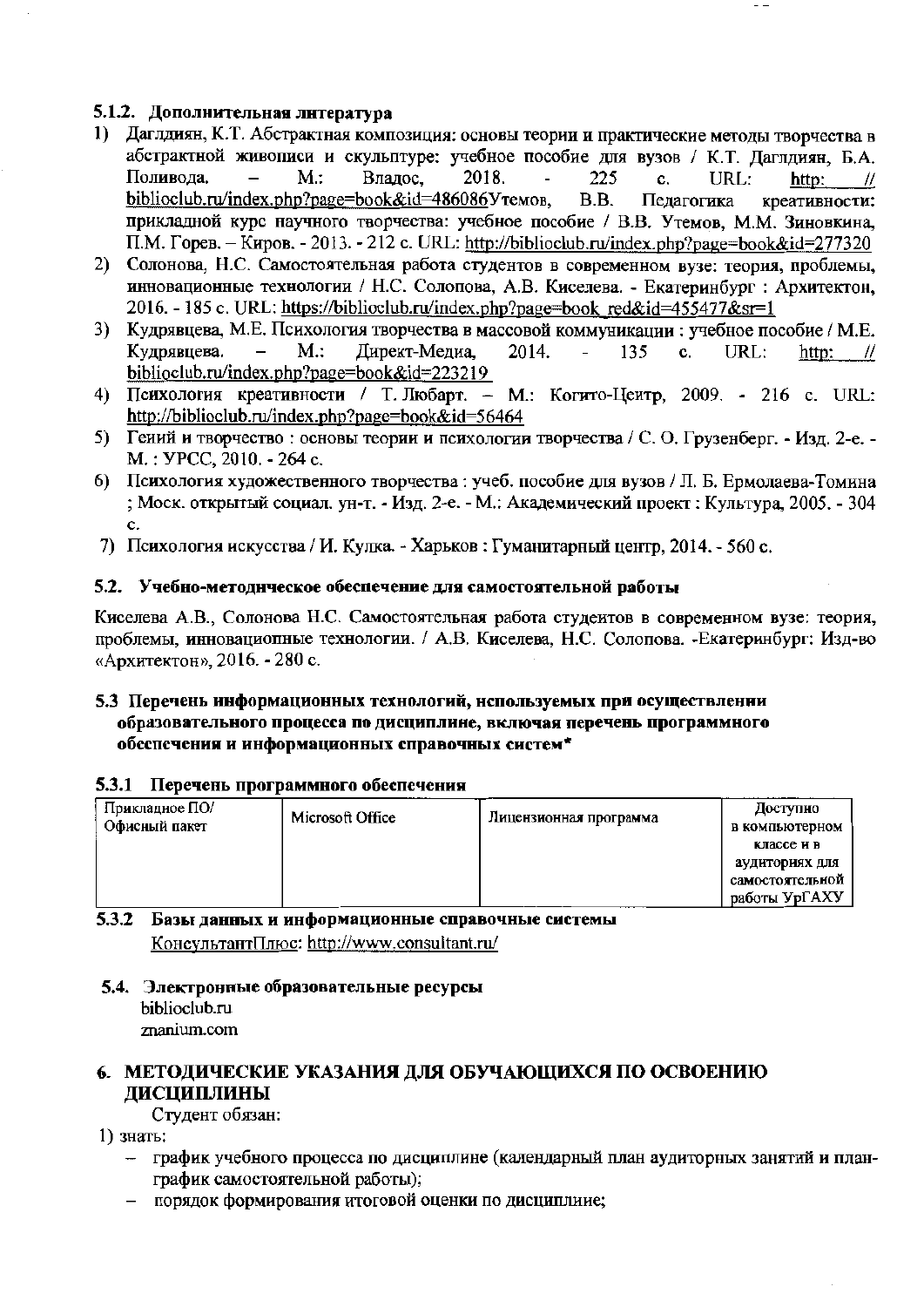(преподаватель па первом занятии но дисциплиие знакомит студентов с перечислепными органнзационпо-методическими матерналами);

- 2) посещать все виды аудиторных занятий (преподаватель коптролирует посещепие всех видов занятий), вести самостоятельную работу но дисциплине, используя литературу, рекомендованную в рабочей программе дисциплины и преподавателем (преподаватель передает список рекомендуемой литературы студептам);
- 3) готовнться и активио участвовать в аудиторпых занятиях, используя рекомендованную литературу и методические материалы:
- 4) своевременно и качественно выполнять все виды аудиторных и самостоятельных работ, предусмотренных графиком учебного нроцесса по дисциплине (нреподаватель ведет ненрерывный мониторинг учебной деятельности студентов);
- 5) в случае возникновения задолженностей но текущим работам своевременно до окончания семестра устранить их, выполняя недостающие или исправляя не зачтенные работы, нредусмотрепные графиком учебного процесса (пренодаватель на основе данных мониторинга учебной деятельности своевременно предупреждает студентов о возникших задолженностях и иеобходимости их устранения).

### 7. МАТЕРИАЛЬНО-ТЕХНИЧЕСКОЕ ОБЕСПЕЧЕНИЕ ДИСЦИПЛИНЫ

 $\mathbf{B}$ качестве материально-технического обеснечения ДИСЦИПЛИНЫ иснользуется традиционная оборудованная аудитория (классная доска, аудиторные столы н стулья), обеснечивающая чтение лекций и проведение практических занятий.

### 8. ФОНД ОЦЕНОЧНЫХ СРЕДСТВ ДЛЯ ПРОВЕДЕНИЯ ПРОМЕЖУТОЧНОЙ **АТТЕСТАЦИИ**

Фонд оценочных средств предназначен для оцеики:

- 1) соответствия фактически достигнутых каждым студентом результатов изучения дисциплины результатам, занланированным в формате дескринторов «знать, уметь, иметь навыки» (н.1.4) и получения интегрированной оценки но дисциплине;
- $2)$ формировання элементов компетенций, соответствующих этапу **VDOBHA** изучения дисциплины.

#### 8.1. КРИТЕРИИ КОНТРОЛЬНО-ОЦЕНОЧНЫХ **ОЦЕНИВАНИЯ РЕЗУЛЬТАТОВ МЕРОПРИЯТИЙ ТЕКУЩЕЙ** ПРОМЕЖУТОЧНОЙ **АТТЕСТАЦИИ**  $\mathbf{M}$  $\Pi$ <sup>O</sup> ДИСЦИПЛИНЕ

8.1.1 Уровень формирования элементов компетенций, соответствующих этапу изучения дисциплины, оценивается с нспользованием следующих критериев и шкалы оценок\*:

| Критерии             | Шкала оценок                              |                     |  |  |
|----------------------|-------------------------------------------|---------------------|--|--|
| Оцепка по дисциплине | Уровень освоения элементов<br>компетенций |                     |  |  |
| Отлично              |                                           | Высокий             |  |  |
| Хорошо               | Зачтено                                   | Повышенный          |  |  |
| Удовлетворительно    |                                           | Пороговый           |  |  |
| Неудовлетворительно  | Не зачтено                                | Элементы не освоены |  |  |

\*) описание критериев см. Приложение 1.

8.1.3 Промежуточная аттестация по дисциплине представляет собой комплексную оценку, определяемую уровпем вынолнения всех запланированных контрольно-оценочных мероприятий (КОМ). Используемый набор КОМ имеет следующую характеристику: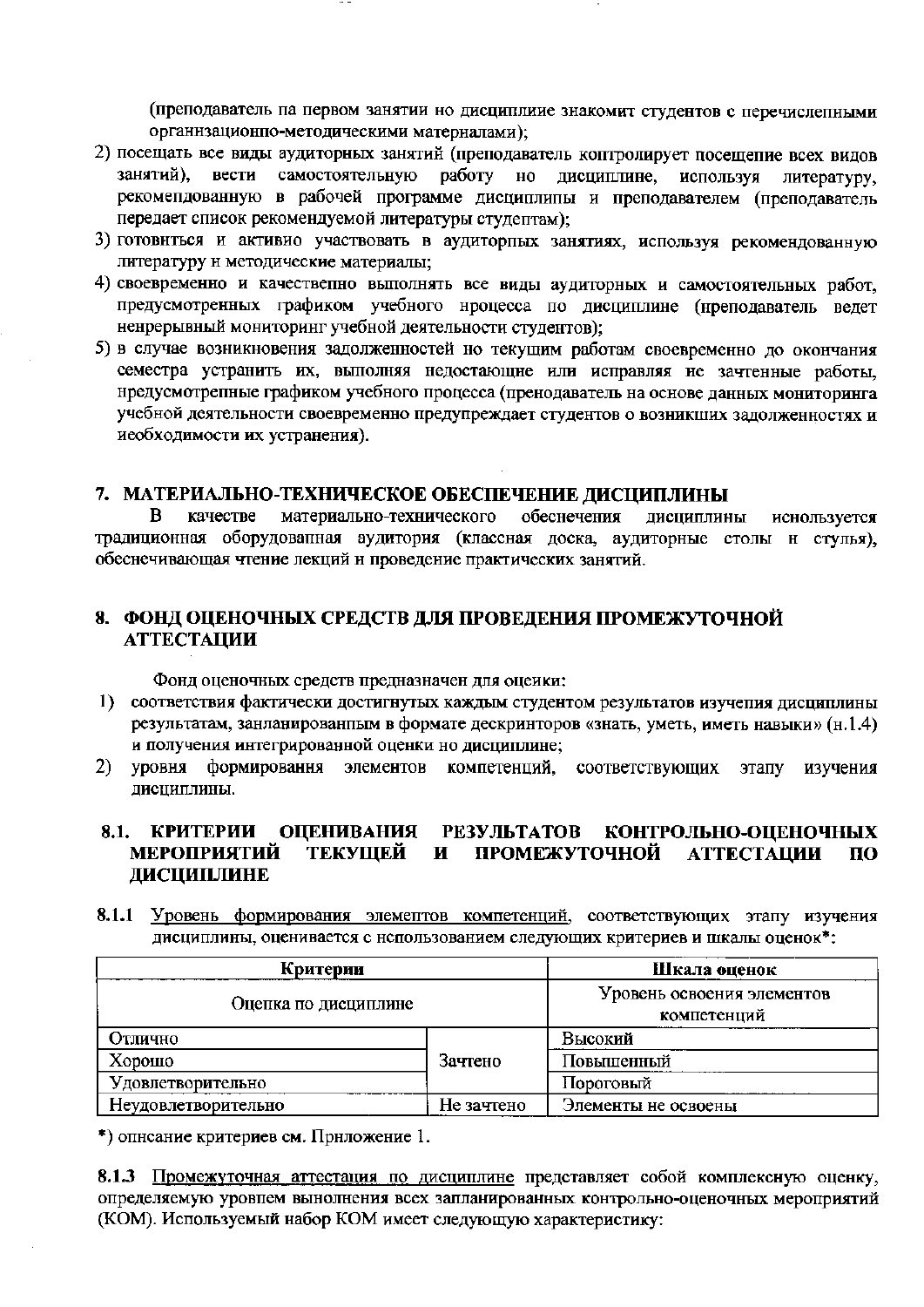| Nº.<br>н/п   | Форма КОМ                                    | Состав КОМ                                                                                                            |
|--------------|----------------------------------------------|-----------------------------------------------------------------------------------------------------------------------|
|              | Посещение аудиторных занятий                 |                                                                                                                       |
| $\mathbf{2}$ | Выполнение заданий по темам занятий (лекций) | Задания для лекции № 7 - 2 задания<br>(сравнительная таблица)                                                         |
|              | Участие в семинарских занятиях               | Задання для семинаров:<br>$N$ 2,2,3,4,5 − 2 задания<br>(выполпепие кейса)<br>№ 6,7,8,9-2 задания (защита<br>реферата) |
| 4            | Реферат                                      | 5 заданий                                                                                                             |
|              | Экзамен                                      | 30 вопросов                                                                                                           |

Характеристика состава заданий КОМ приведена в разделе 8.3.

8.1.3 Оценка знаний, умений и навыков, нродемопстрированных студентами при выполнении отдельных контрольио-оцеиочных меронриятий и оценочных заданий, входящих в их состав, осуществляется с применением следующей шкалы оценок и критериев:

| Уровни оценки<br>достижений<br>студента (оценки) | Критерии<br>для определення уровня достижений<br>Выполненное оценочное задание:                  | Шкала оценок              |  |
|--------------------------------------------------|--------------------------------------------------------------------------------------------------|---------------------------|--|
| Высокий (В)                                      | соответствует требованиям*, замечаний нет                                                        | Отлично (5)               |  |
| Средний (С)                                      | соответствует требованиям*, имеются<br>замечания, которые не требуют<br>обязательного устранения | $X$ орошо $(4)$           |  |
| Пороговый $(\Pi)$                                | не в полной мере соответствует<br>требованиям*, есть замечания                                   | Удовлетворительно         |  |
| Недостаточный (Н)                                | не соответствует требованиям*, имеет<br>существенные ошибки, требующие<br>исправления            |                           |  |
| $Her$ результата $(O)$                           | не выполнено или отсутствует                                                                     | Оценка не<br>выставляется |  |

\*) Требования и уровень достижений студентов (соответствие требованиям) по каждому контрольно-оценочному меронриятию определяется с учетом критериев, приведенных в Приложении 1.

# 8.2. КРИТЕРИИ ОЦЕНИВАНИЯ РЕЗУЛЬТАТОВ ПРОМЕЖУТОЧНОЙ АТТЕСТАЦИИ ПРИ ИСПОЛЬЗОВАНИИ НЕЗАВИСИМОГО ТЕСТОВОГО КОНТРОЛЯ

При проведении независимого тестового контроля как формы промежуточной аттестации применяется методика оценивания результатов, предлагаемая разработчнками тестов.

# 8.3. ОЦЕНОЧНЫЕ СРЕДСТВА ДЛЯ ПРОВЕДЕНИЯ ТЕКУЩЕЙ И ПРОМЕЖУТОЧНОЙ **АТТЕСТАЦИИ**

### 8.1.3 Перечень заданий для аудиторных (лекционных) занятий:

Лекция № 7. Тема 4. Модели творческой Я-личности (составление сравнительной таблицы):

- 1) Дать краткую характеристику современных педагогических методов.
- 2) Занолнить соответствующие колонки таблицы: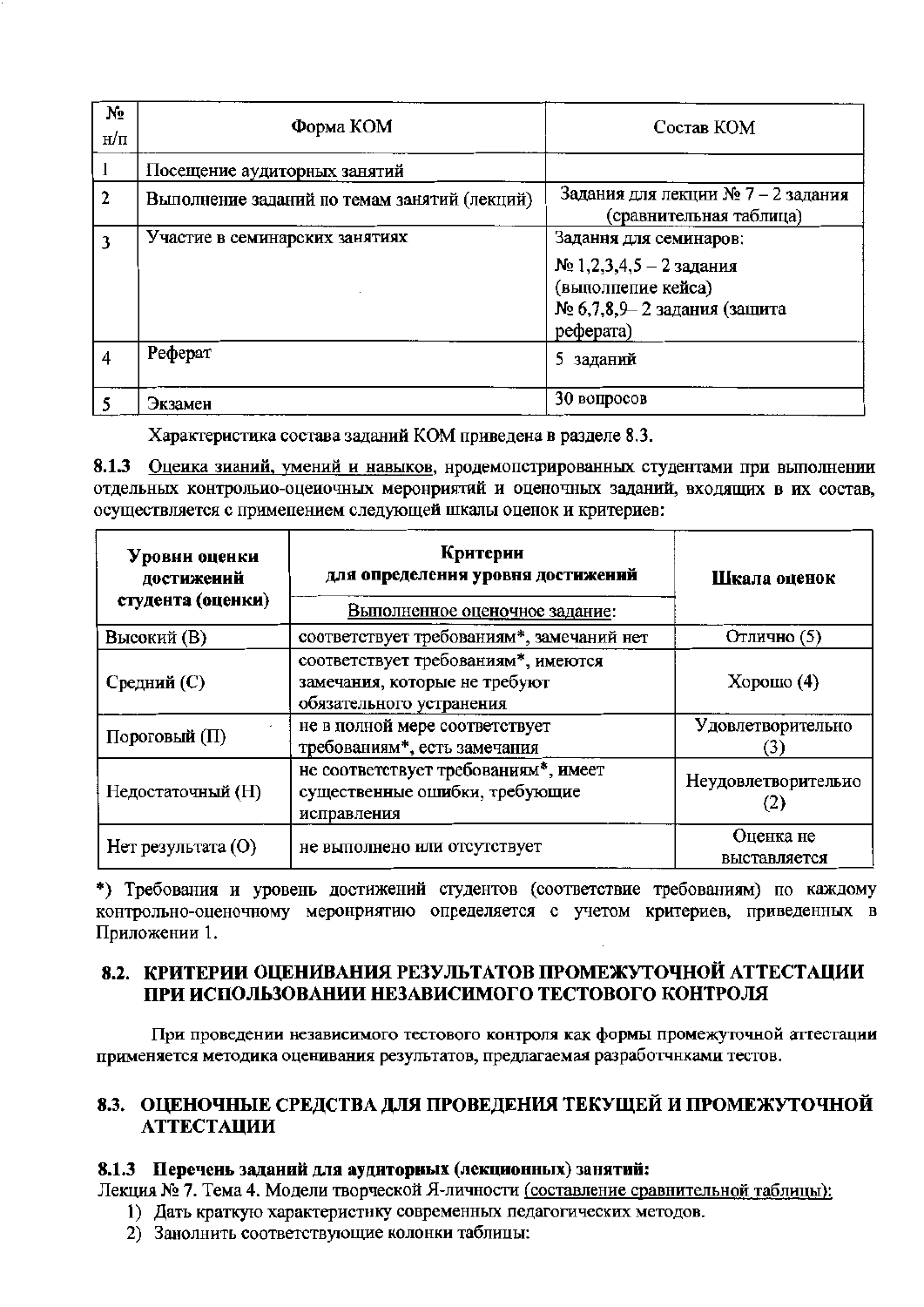| N₫ | модели творческого «Я» личности | характеристика | структуриая<br>организация |
|----|---------------------------------|----------------|----------------------------|
|    |                                 |                |                            |
|    |                                 |                |                            |

# 8.3.2 Перечень заданий для семинарских занятий:

Семинары № 1, 2. Тема № 7. Методы диагностики и развития творчества (кейс метод). «Кейс-стади» в форме дискуссионного обсуждения по заданной проблематике. Залание:

1) определить методы диагностики и развития творчества;

2) разработать методические модели развития творческого отношения к себе.

Семинары № 3, 4, 5. Тема № 8. Психологические основы восприятия творческого процесса. Спенифика художественно-познавательных процессов (кейс метод).

Кейс-стади» в форме дискуссионного обсуждения по заданной проблематике. Залание:

1) выявить взаимосвязь восприятия и художественного мышления;

2) выявить психологические особенности изобразительного языка дизайнера.

Семинары № 6, 7, 8, 9, Тема 9. Психология в системе комплексных исследований

художественного творчества (защита рефератов).

### Залания:

- 1) Устное выступление (5 мин).
- 2) Ответы на вопросы преподавателя и студептов.

#### 8.3.3. Перечень заданий для рефератов:

- 1) Работу пад рефератом начать с составления рабочего плана, который имеет произвольную форму. В процессе подготовки реферата иеобходимо максимально полпо ознакомиться с литературой и источниками и составить библиографию. При использовании фактического материала обязательна ссылка на источник.
- 2) Законченный реферат включает в себя введение, основную часть и заключение. Введение должно содержать обоснование актуальности темы исследования, постановку цели и задач краткую характеристику использованных источников работы. информации. Шель формулируется в виде общего.
- 3) Основное содержание реферата излагается в нескольких главах, каждая из которых раскрывает один из выделенных аспектов темы.
- 4) В заключении подводятся итоги авторского изучения темы, отражается решение задач, поставленных во введении и достижение цели исследования.
- 5) После заключения следует список использованных источников и литературы, а затем, по необходимости - приложение. В приложение могут быть включены документы, иллюстрации, рисунки, таблицы, графики и т.д., которые должны иметь название и порядковый номер.

### 8.3.4. Перечень вопросов к экзамену:

- 1. Определение и предметная область психологии творчества.
- 2. Творчество и креативиость: общее и особенное.
- 3. Поиятие творческой деятельности в дизайне.
- 4. Место и особенности творческой деятельности среди других видов деятельности человека.
- 5. Поиятие творческой активпости, её источиики и предносылки.
- 6. Необходимые компоненты для реализации творческой деятельности и порождення идей.
- 7. Личпостиые качества, способствующие творческой деятельности.
- 8. Классификация типов личности (3. Фрейд, Г. Олпорп, Р. Кеттел по выбору).
- 9. Формирование и развитие творческой личности по Э. Эриксону.
- 10. Характеристики личности, способной к профессиональному творчеству.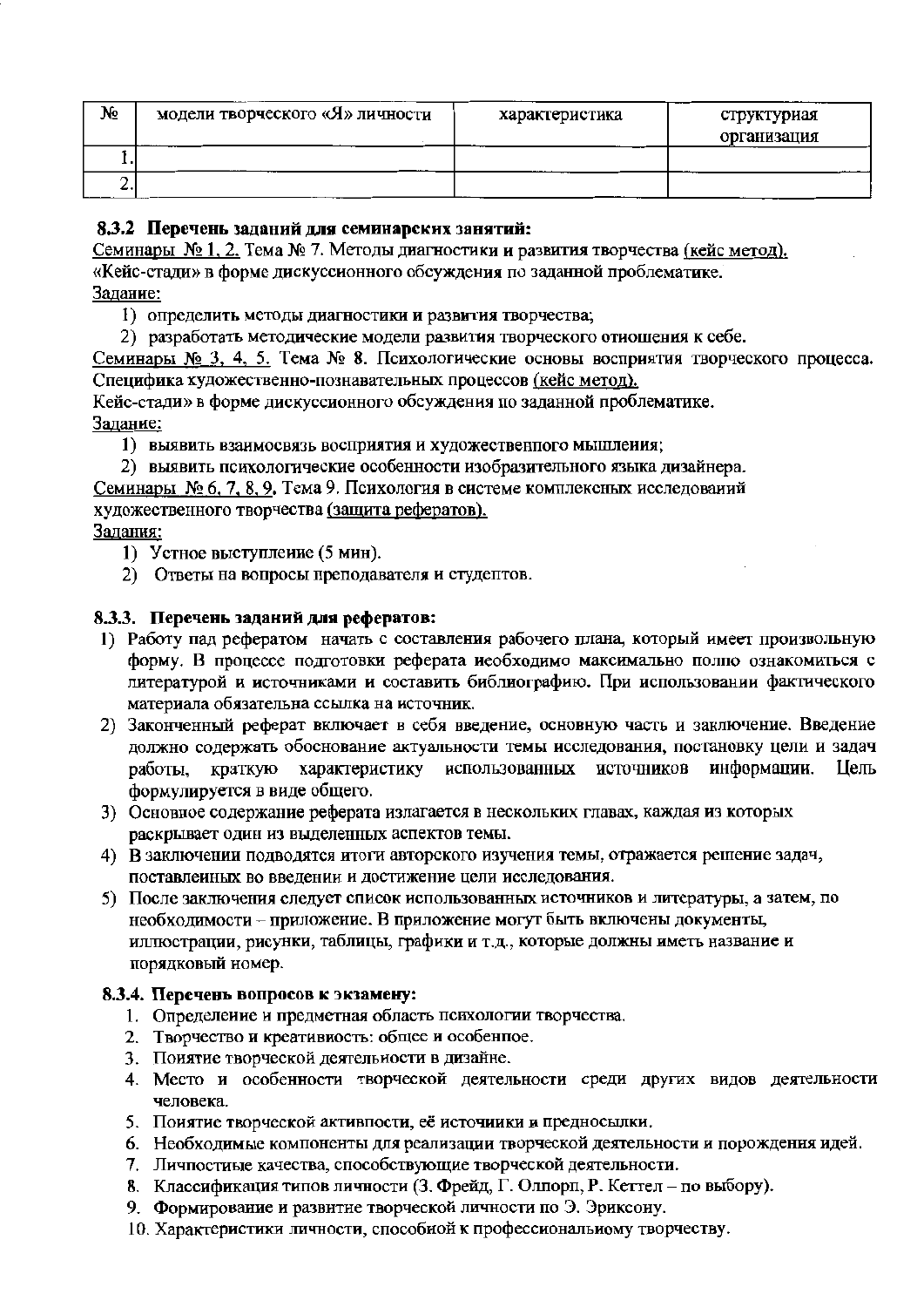- 11. Задатки, снособности, одарённость, талант, гениальность соотношение нонятнй.
- 12. Классификация способностей, определение и способы развития творческих снособностей.
- 13. Определение, виды эмоций.
- 14. Функции эмоций в творческом процессе.
- 15. Понятие и особенности «эмоциональной креативности».
- 16. Потребности, мотивы, ценпости и интересы компоненты, способствующие творчеству личности.
- 17. Творческая активность как основа самореализации личности.
- 18. Креативность как характеристика самоактуализирующейся личности но А. Маслоу, К. Роджерсу (иа выбор).
- 19. Процесс мышления, характеристики творческого мышления.
- 20. Виды мышления и их представленность в творческом процессе.
- 21. Креативность мышления: копцепции Д.П. Гилфорда, Я.А. Пономарёва (на выбор).
- 22. Поиятие стереотипов и их влияние на творчество.
- 23. Психологические методы развития творческого потенциала личности.
- 24. Психология творческой деятельности в изучении процессов десакрализации и дегуманизации искусства в массовой коммерциализированной культуре.
- 25. Воздействие новых информациониых техиологий на процесс создания, воспроизведения и восприятия произведений искусства с точки зрения психологии.
- 26. Грани авторской фантазии с точки зрения психологии.
- 27. Вдохиовение как психологическое явление.
- 28. Психологические закономерности художественного творчества.
- 29. Личностиый и процессуальный аспекты психологии творческого процесса.
- 30. Перспективы развития психологии искусства.

#### Критерии экзаменационной оценки

#### Оценка «отлично»

систематизированные, глубокие и полные знания по всем разделам дисциплины, а также по  $\overline{\phantom{0}}$ основным вопросам, выходящим за пределы учебной программы;

точное использование научной терминологии систематически грамотиое и логически нравильное изложение ответа на вопросы;

безупречное владение инструментарием учебиой дисциплины, умение его эффективио использовать в постановке научных и практических задач;

выраженная способность самостоятельно и творчески решать сложные проблемы и иестандартные ситуации;

полное и глубокое усвоение основной и дополнительной литературы, рекомендованной учебной программой по дисциплине;

умеиие ориентироваться в теориях, концепциях и нанравлениях дисциплины и давать им критическую оценку, используя научные достижения других дисциплнн;

творческая самостоятельная работа на практнческнх/семинарских занятиях, активное участие в групповых обсуждениях, высокий уровень культуры исполнення заданий;

высокий уровень сформированности заявленных в рабочей программе компетенций. Оценка «хорошо»

достаточно полные и систематизированные знания но дисцинлине;  $\overline{\phantom{0}}$ 

умение ориентироваться в основных теориях, концепциях и иаправлениях днецинлины и  $\overline{a}$ давать им критическую оценку;

использование иаучиой терминологии, лингвистически и логически нравильное изложение ответа на вонросы, умение делать обосновапные выводы;

владение инструментарием по дисцинлине, умение его использовать в ностановке и решении научных н профессиональных задач;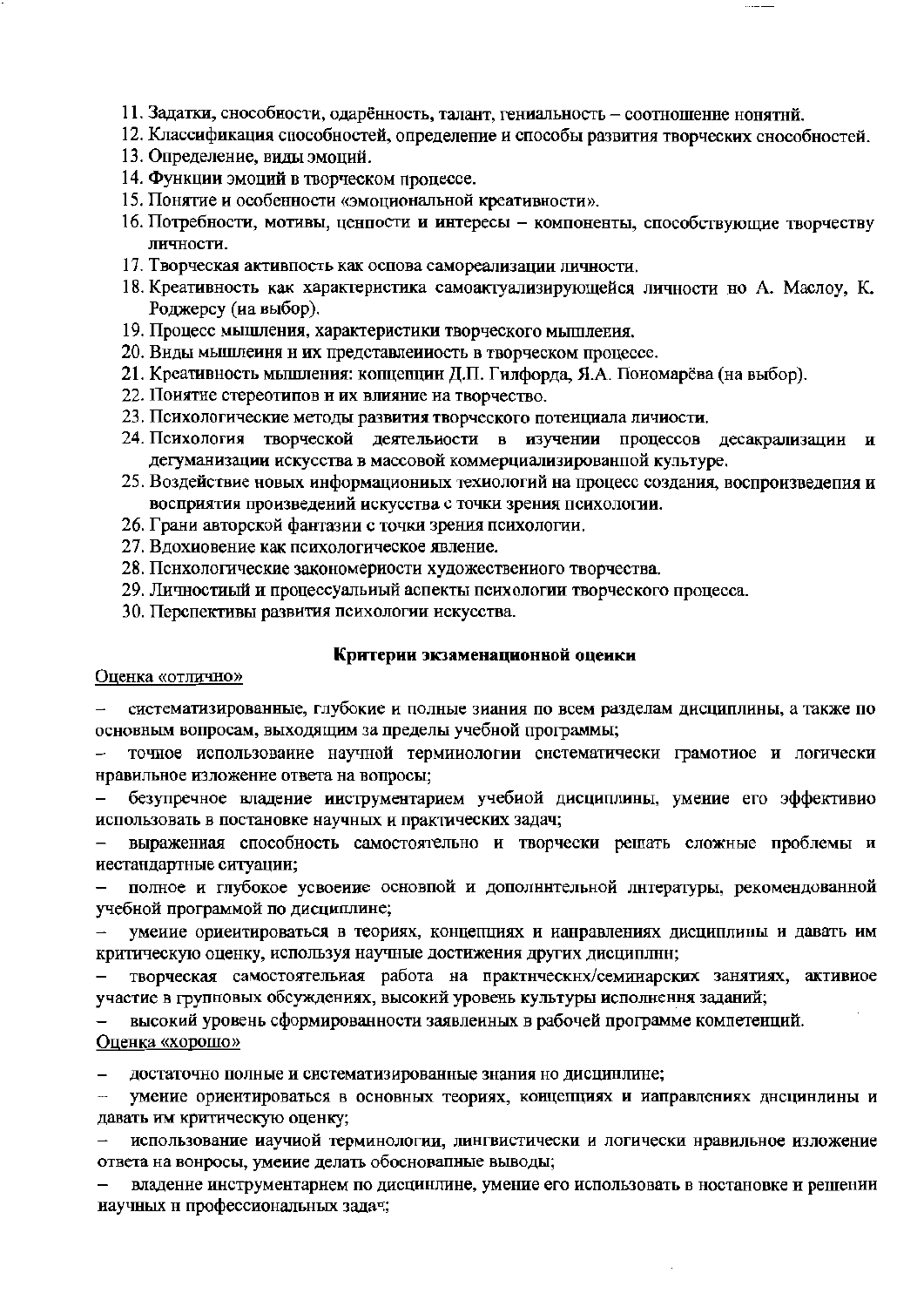усвоение основной и дополнительной литературы, рекомендованной учебной нрограммой по дисциплине;

самостоятельная работа на практических занятиях, участие в групповых обсуждениях, высокий уровень культуры исполнения заданий;

средний уровень сформированности заявленных в рабочей нрограмме компетенций. Оценка «удовлетворительно»

- достаточный минимальный объем знаний но дисцинлине;  $-$
- усвоение основной литературы, рекомендованной учебной нрограммой;

 $\overline{\phantom{a}}$ умение ориентироваться в основных теориях, конценциях н направлениях по дисцинлине и давать им оценку;

использование научной терминологии, стилистическое и логическое изложение ответа на вонросы, умелие делать выводы без существенных ошибок;

владение инструментарием учебной дисциплины, умение его использовать в решении типовых задач;

умение под руководством нреподавателя решать стандартные задачи;

работа под руководством преподавателя на нрактических занятиях, допустимый уровень культуры иснолнения задапий

достаточный минимальный уровень сформированности заявленных в рабочей программе компетенций.

Оценка «неудовлетворительно»

- фрагментарные знания но дисциплине;  $-$
- отказ от ответа (выполнення письменной работы);  $\overline{\phantom{m}}$
- знание отдельных источников, рекомендованных учебной программой по дисцинлине;
- неумение использовать научную терминологию;  $\equiv$
- наличие грубых ошнбок;
- $\equiv$ низкий уровель культуры исполнения заданнй;
- низкий уровень сформнрованности заявленных в рабочей программе комнетенций.

| Рабочая программа дисциплины составлена авторами:     |                                                 |                                     |                          |               |            |
|-------------------------------------------------------|-------------------------------------------------|-------------------------------------|--------------------------|---------------|------------|
| $N_2$<br>$H/\Pi$                                      | Кафедра                                         | Ученая<br>стенень, ученое<br>звание | Должно<br>сть            | ФИО           | Подпись    |
|                                                       | Кафедра<br>социальных и<br>гуманитарных<br>наук |                                     | CT.<br>препода<br>ватель | А.В. Киселева | Stepperf - |
| Рабочая программа дисциплины согласована              |                                                 |                                     |                          |               |            |
| Заведующий кафедрой социальных и<br>гуманитарных наук |                                                 |                                     | В.И. Ветошкин            |               |            |
| Директор библиотеки Ур $\Gamma$ АХУ                   |                                                 | Н.В. Нохрина                        |                          |               |            |
| Декан факультета дизайна                              |                                                 | И.С.Зубова                          | U.Sw.                    |               |            |